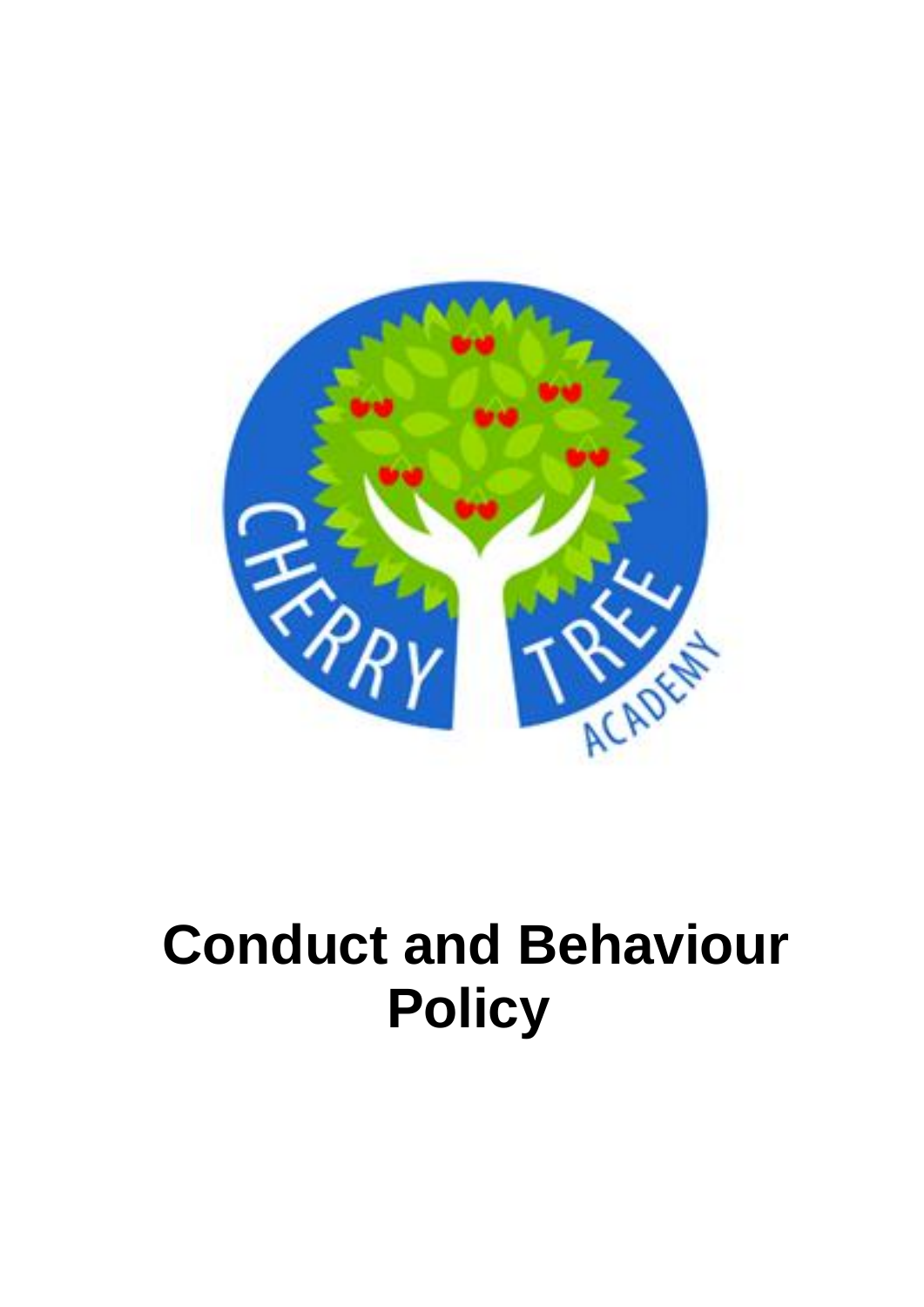#### **Policy Contents**

- 1. Encouraging positive behaviour through school systems
- 2. Positive behaviour strategies
- 3. Routines and school day procedures
- 4. Consequences
- 5. Our approach to incidents of bullying
- 6. Positive behaviour activities to raise self esteem

#### **Introduction**

The aim of this policy is to assist pupils in becoming successful and resilient learners, confident individuals and responsible citizens of the community by developing and making clear boundaries of acceptable behaviour. This is underpinned by trauma informed approaches.

The policy aims to be as proactive as possible rather than reactive. We believe first and foremost in the importance of good relationships to foster our pupil's sense of safety and security through nurture, warmth and empathy. This is also underpinned by actively teaching and rewarding good behaviour rather than simply punishing negative behaviour. Children need to know what is expected of them in terms of positive behaviour. This will be achieved through strong leadership, shared responsibility, and the application of a clear and consistent system of rules, routines and consequences underpinned by positive relationships and a sense of belonging.

#### **Encouraging positive behaviour through school systems**

#### **Responsibilities introduction:**

The Policy for Conduct and Behaviour is shared with parents as soon as their children start main school because we believe that we should all work together towards a common aim. This will ensure consistency of approach so that the children understand fully that which is expected of them. Our Home School Agreement (see Appendix A) sets out the responsibilities of children, staff and parents towards each other and all are expected to adhere to this. The children's responsibilities are listed because we would like to develop their responsibility and self-discipline as opposed to imposed discipline. Only by all those concerned working together, can the school community become a place where all can feel respected and flourish.

#### **Rationale:**

The policy for behaviour and discipline in school cannot be separated from the overall aims of the school to create a positive atmosphere based on a sense of community, collective responsibility and shared values.

#### **Aims:**

- To encourage a calm, happy and purposeful learning atmosphere within school.
- To foster positive caring attitudes towards everyone where all achievements are acknowledged and valued.
- To encourage increasing independence and self-discipline and regulation so that each child learns to accept responsibility for his/her own behaviour.
- To have a consistent approach and shared responsibility throughout the school, with parental cooperation and involvement wherever possible.
- To make boundaries of acceptable behaviour clear and to ensure safety.
- To raise awareness about appropriate behaviour.
- To help staff and parents to have a sense of direction and a feeling of common purpose.
- To develop a sense of respect for each other and for the environment, and to demonstrate this through courtesy and good manners.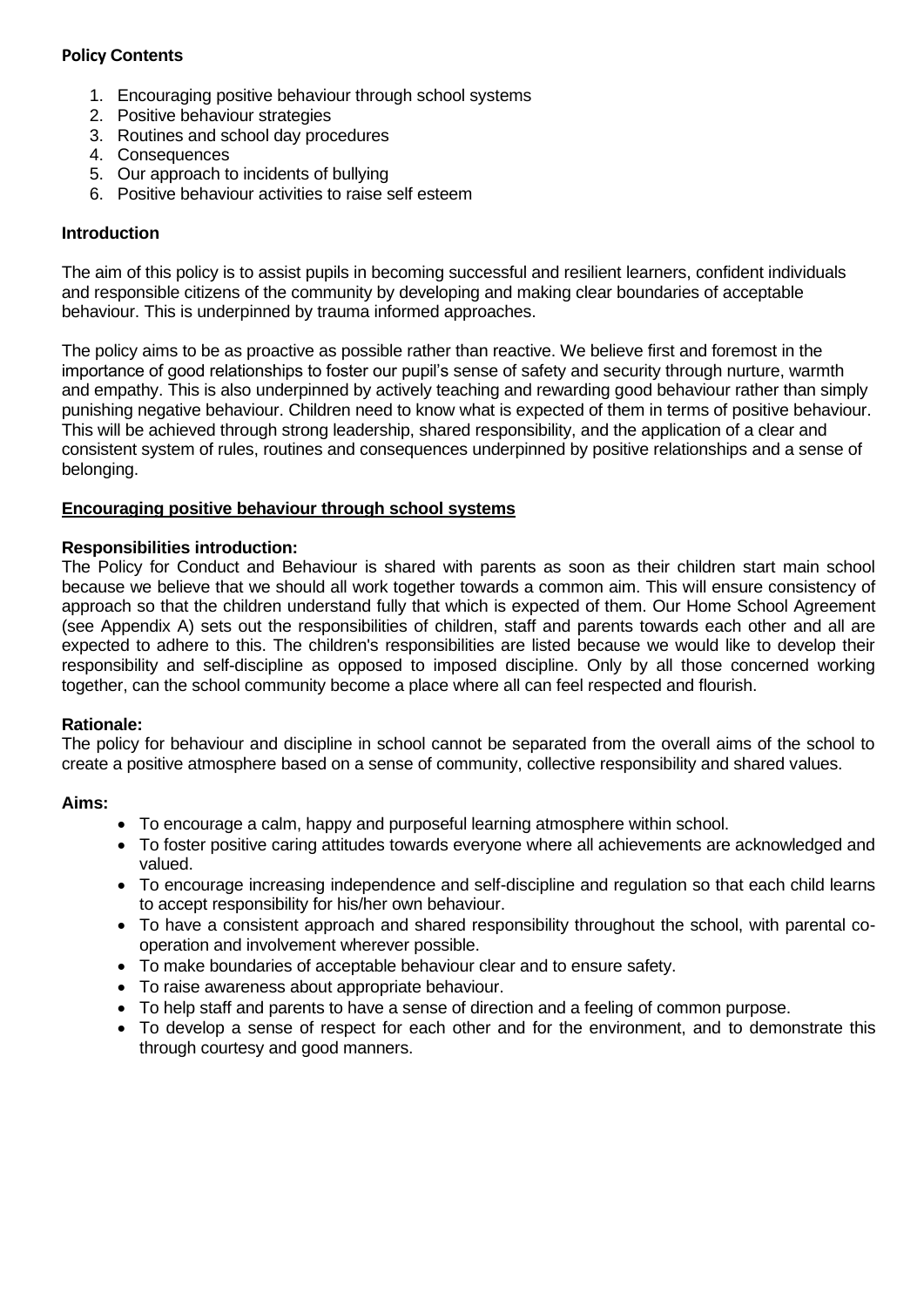#### **Governors' responsibilities are to:**

- To make and regularly review, a written statement of general principles to guide the Headteacher in determining measures to promote good behaviour.
- Uphold the principles and practice of the Policy for Conduct and Behaviour.
- Review the policy annually.

#### **Children's responsibilities are to:**

- Work to the best of their abilities, and allow others to do the same.
- Treat others with respect.
- Follow the instructions of the school staff 'first time, every time'.
- Take care of property and the environment in and out of school.
- Co-operate with other children and adults.

#### **Staff responsibilities are to:**

- Adopt a relationship based approach to our work, taking into account how adverse childhood experiences (ACE) can cause a trauma response in children.
- Prioritise and promote positive mental health and wellbeing.
- Treat all children fairly, consistently and with respect.
- Raise children's self-esteem and develop their full potential.
- Provide a challenging and interesting and relevant curriculum.
- Create a safe and pleasant environment, physically and emotionally, underpinned by clear boundaries.
- Be a good role model.
- Form good relationship with parents so that all children can see that the key adults in their lives share a common aim.
- Recognise that each person is an individual and to be aware of their additional needs.
- Offer a framework for personal and social education.

#### **Parents responsibilities are to:**

- Support the school in the implementation of this policy.
- Make children aware of appropriate behaviour in all situations.
- Encourage independence and self-discipline.
- Show an interest in all that their child does in school.
- Foster good relationships with the school.
- Be aware of the school rules and expectations.
- Foster positive attitudes towards school.

#### **To encourage good behaviour we:**

- Recognise and reward the behaviour we expect.
- Make clear our expectations of good behaviour through the school.
- Use the language of choice when talking about behaviour.
- Discourage unsociable behaviour by promoting mutual respect.
- Encourage children to take responsibility for their own actions and behaviour.
- Set standards of behaviour through example.
- Reward and celebrate good behaviour, individually and as a class.
- Teach a positive behaviour ethos through the PHSE/RSE programmes.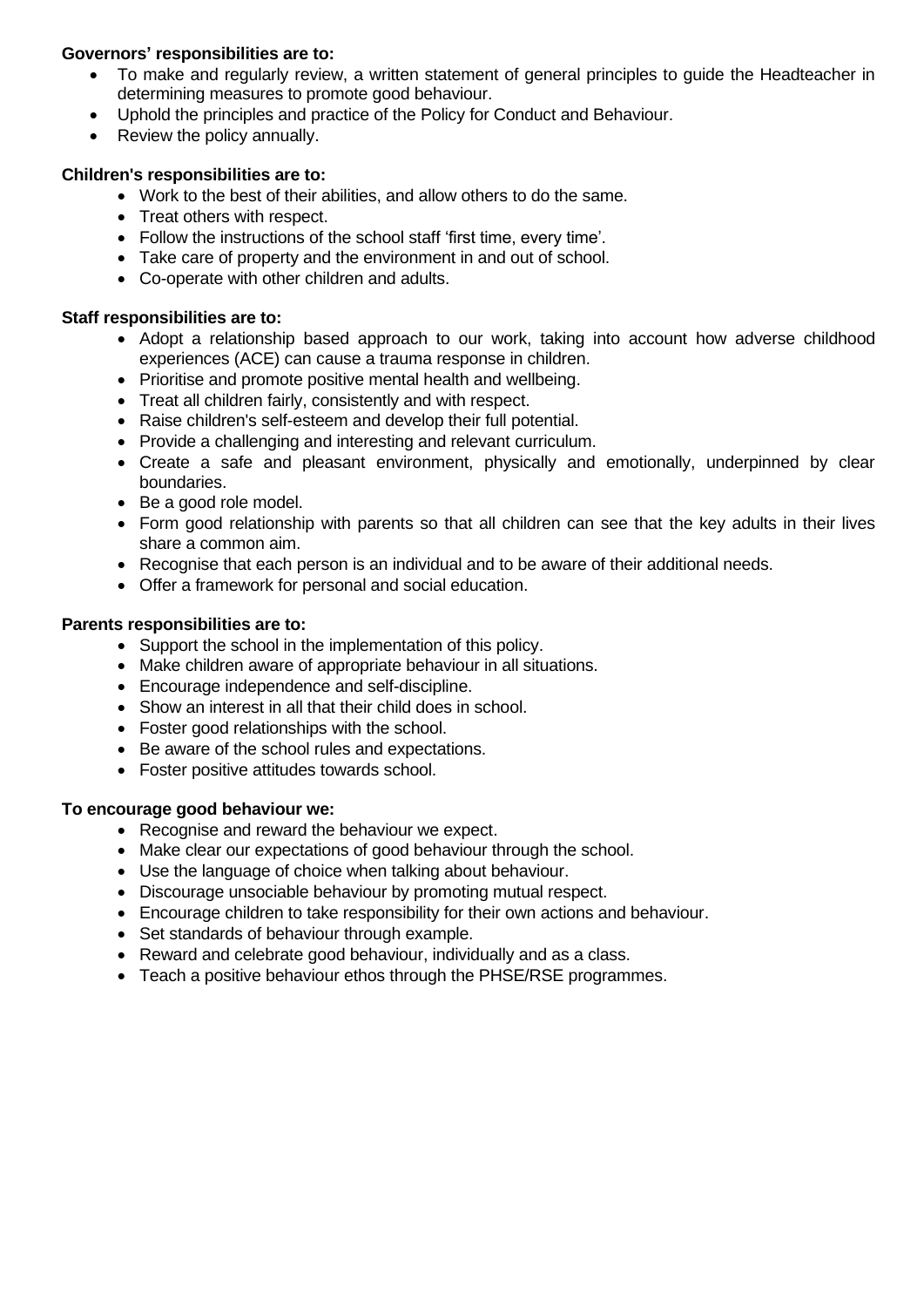#### **Positive behaviour strategies**

At Cherry Tree Academy we use an agreed set of positive behaviour strategies to reward those children who also behave well, and to motivate those children whose behaviour is causing concern.

#### **1. Good to be Green**

Good to be Green is a visual representation of our positive behaviour system. Each class in Reception, KS1 and 2 has a chart with individual children's names attached to a green card. Staff around school can praise and recognise children who are making green behaviour choices. Some children around school require visuals to support their understanding of green choices. Where children do not make green choices, a yellow warning card will be issued. Further warnings are issued if necessary which may result in a red card. See Appendix B – Rewards and Sanctions.

#### **2. Stickers and Proud Points**

These will be given by the class teacher for good work, effort, and also for a range of positive behaviours. Children are awarded Proud Points for making the right behaviour choices at school. These behaviour choices link to our school rules. Children's Proud Points are recorded on Class Dojo and can be viewed at any time by parents and be discussed with their child.

#### **3. Individual Sticker Cards/Report Card**

These may be used with children who require additional, targeted support in making green choices. Each target will be small and achievable and will be appropriate for the individual concerned. Rewards may include choosing a special activity for 10 minutes, stickers and stamps from both the class teacher and the headteacher. Both rewards and charts will be personalised to motivate the individual.

#### **4. Proud Points**

All adults in school will award children with Proud Points for making the right learning or behaviour choices. Children who are awarded Proud Points will keep a tally of their points on Class Dojo ready to be exchanged for uniform badges and prizes. The prizes can be chosen by the children from the Proud Point shop.

#### **5. Star of the week Certificates**

In Friday's Celebration Assembly, each class teacher will choose a child to receive a certificate in Celebration Assembly as a recognition of their learning and behaviour choices over the week.

#### **6. Lunchtime Stickers and Proud Points**

 The lunchtime supervisors will give Proud Points and stickers to children who are spotted making good behaviour choices, either in the dining room or on the playground.

#### **7. Class rewards (From September 2022)**

Each class decides on a reward and works together to determine the number of class points and what they need to work on to achieve the reward.

#### **Routines and school day procedures**

Children

- Children to move sensibly around school e.g. walk quietly.
- They are encouraged to take pride in their appearance e.g. no jumpers around their waists or sleeves rolled up.
- Children are expected to sit correctly at a table, as per National Curriculum requirements (Year 1).
- Children leave the learning areas tidy, including putting chairs under tables.
- Children are encouraged to drink water to aid thinking, but not at the point when the teacher is teaching.
- Children are expected to respond quickly to the teacher's stop signal. Children are taught that on hearing the stop signal they must stop talking, draw their attention to the adult who has stopped them and free their hands of resources. In EYFS and Key Stage One children as asked to show their hands.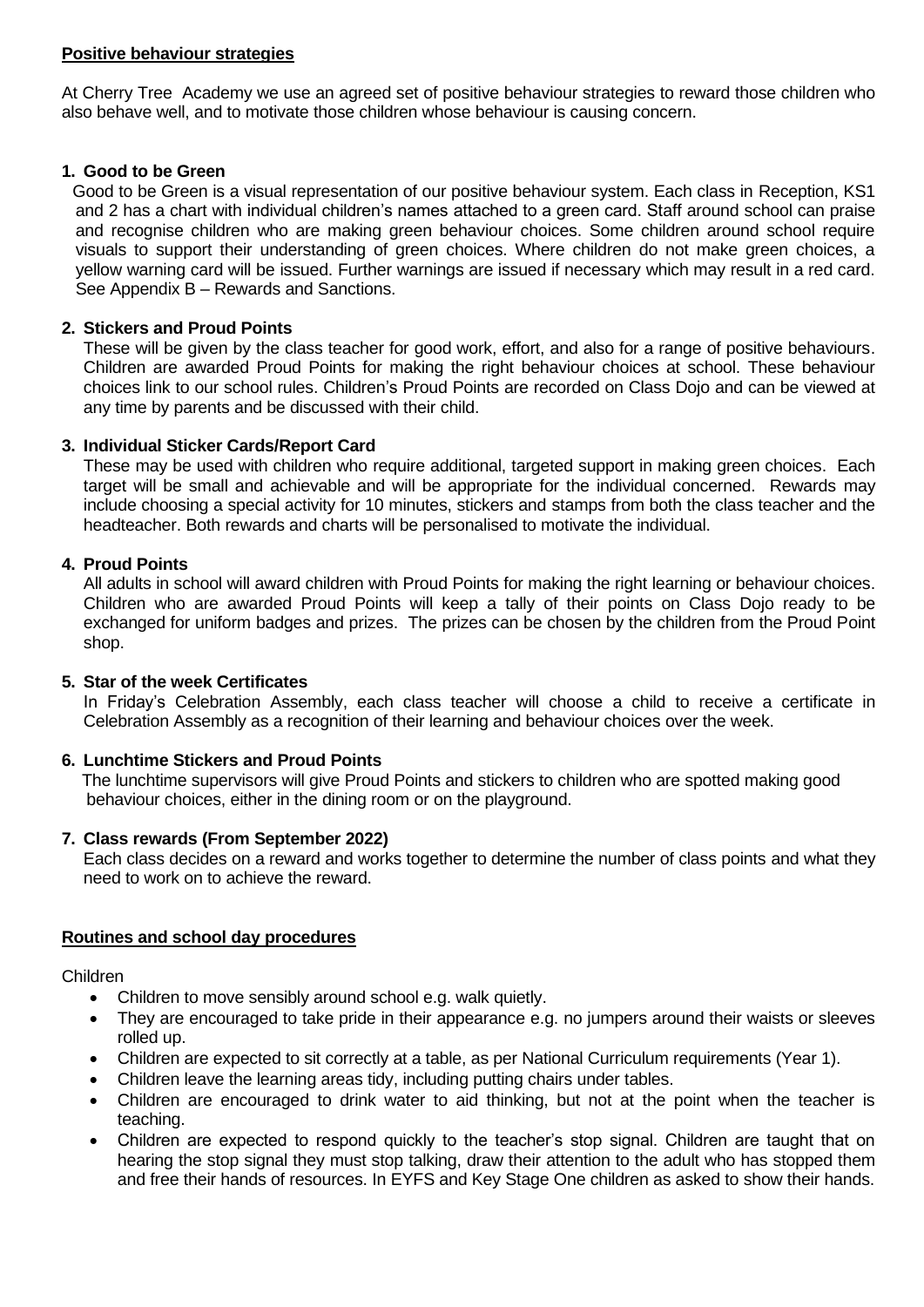#### **Staff**

- Wear identification badges.
- Ensure children follow routines at all times.
- Encourage and reward good behaviour choices.
- Promote early intervention to halt negative behaviour.
- Have clear consequences for the wrong behaviour choices.
- Be fair to all pupils.

Parents/visitors to school

- Share the school's commitment to safeguarding and promoting the welfare of children.
- To wear identification badges/stickers at all times.
- Abide by the school's equality commitments.
- Uphold and hold the ethos and values of the school.

#### **Procedures and Protocols**

Lunchtime and playtime management

| Times                    |             |
|--------------------------|-------------|
| FS -                     | 11.50-13:00 |
| KS1 & LKS2 - 12.00-13.00 |             |
| <b>UKS2 -</b>            | 12.30-13.15 |

Lunchtime rules are the same as our school rules.

- We listen, we don't interrupt.
- We speak to others politely.
- We are kind and helpful.
- We are honest.
- We are gentle.
- We look after property.

**Be polite** - in the dining hall and in the playground. **Do as adults ask** - by standing still when the whistle blows then walking to the dining room/classrooms **Think safe, keep safe** - by looking after ourselves and being considerate to others **Look after our school** - by looking after the play equipment and school grounds

**Try your best** - to make the right choices and have a safe and happy lunchtime

- 1) EYFS and KS1 staff must accompany their children to the dining room to ensure a calm and pleasant start to lunchtime.
- 2) Lunchtime staff will be aware of the school policy on behaviour and discipline, particularly with respect to the positive behaviour strategies. They will also be clear on the range of strategies and sanctions to use.
- 3) At the end of playtime and lunchtime the Lunchtime Supervisors will blow the whistle to signal the children to stand still. On the second whistle the children will walk to line up on the playground where the teacher will be waiting for them.
- 4) The members of staff on playground duty will be outside promptly at the start of playtime, before children. All support staff will be on playground duty every morning.
- 5) At the start of each half term the class teacher will take the children outside and remind them of the rules and code of behaviour relating to the playground/the field.
- 6) Toys and games are provided for lunchtime use and Key Stage Two children have a football and several basketballs. Adults are expected to model and interact with children to demonstrate positive play skills.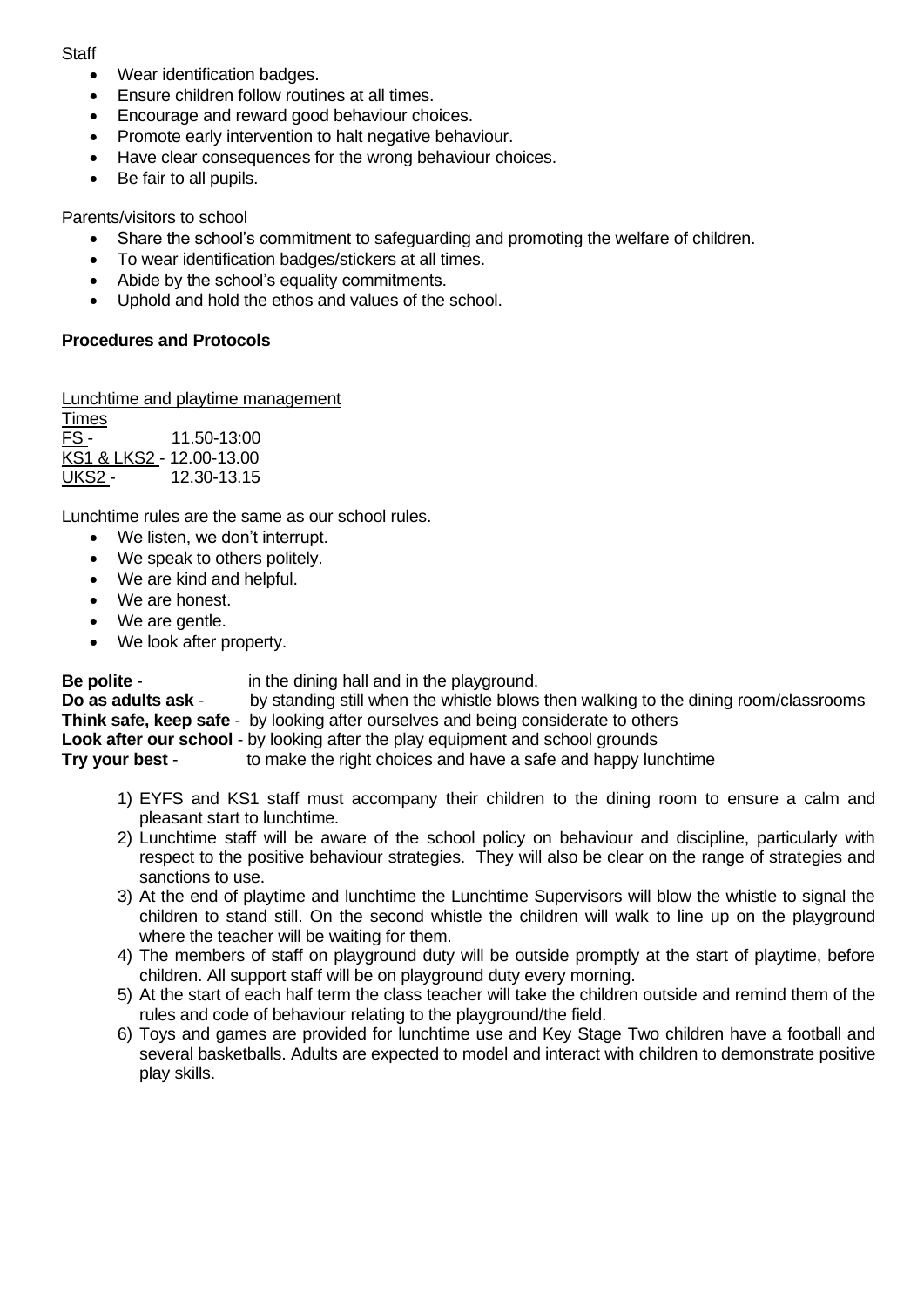#### **Consequences**

The aim of our school ethos is to emphasise the positive, with praise and recognition of achievements. However, clear and simple procedures need to be in place so that the children understand the consequences of poor behaviours.

Should a child's behaviour in the classroom be unacceptable and disrupt teaching and learning, then the class teacher will intervene. Our Rewards and Sanctions framework makes it clear how we deal with behaviour within school (Appendix B).

In the unlikely event of a pupil requiring positive handling techniques to keep themselves and others safe from harm, agreed protocols will be adhered to. See our Positive Handling Policy.

#### **Behaviour logs**

Severe behaviour or repeated concerns will be logged on CPOMS, our recording system within school, as well as actions taken to address this.

#### **Exclusions**

Temporary exclusion from school would be considered when all other strategies had been considered and found to be inappropriate and if the continued presence of the child was considered to be unsafe, either for him/herself or others, or exclusion was necessary to deal with a crisis or with an emergency.

The length of exclusion should relate to the individual circumstances of the pupil. All exclusions will be reported to, and conducted with the agreement of, the School's Academy Standards Committee. Further details can be found in the Waterton Academy Trust Behaviour and Exclusions policy.

REVIEW OF POLICY

The school policy on Conduct and Behaviour will be reviewed annually by the school Governors.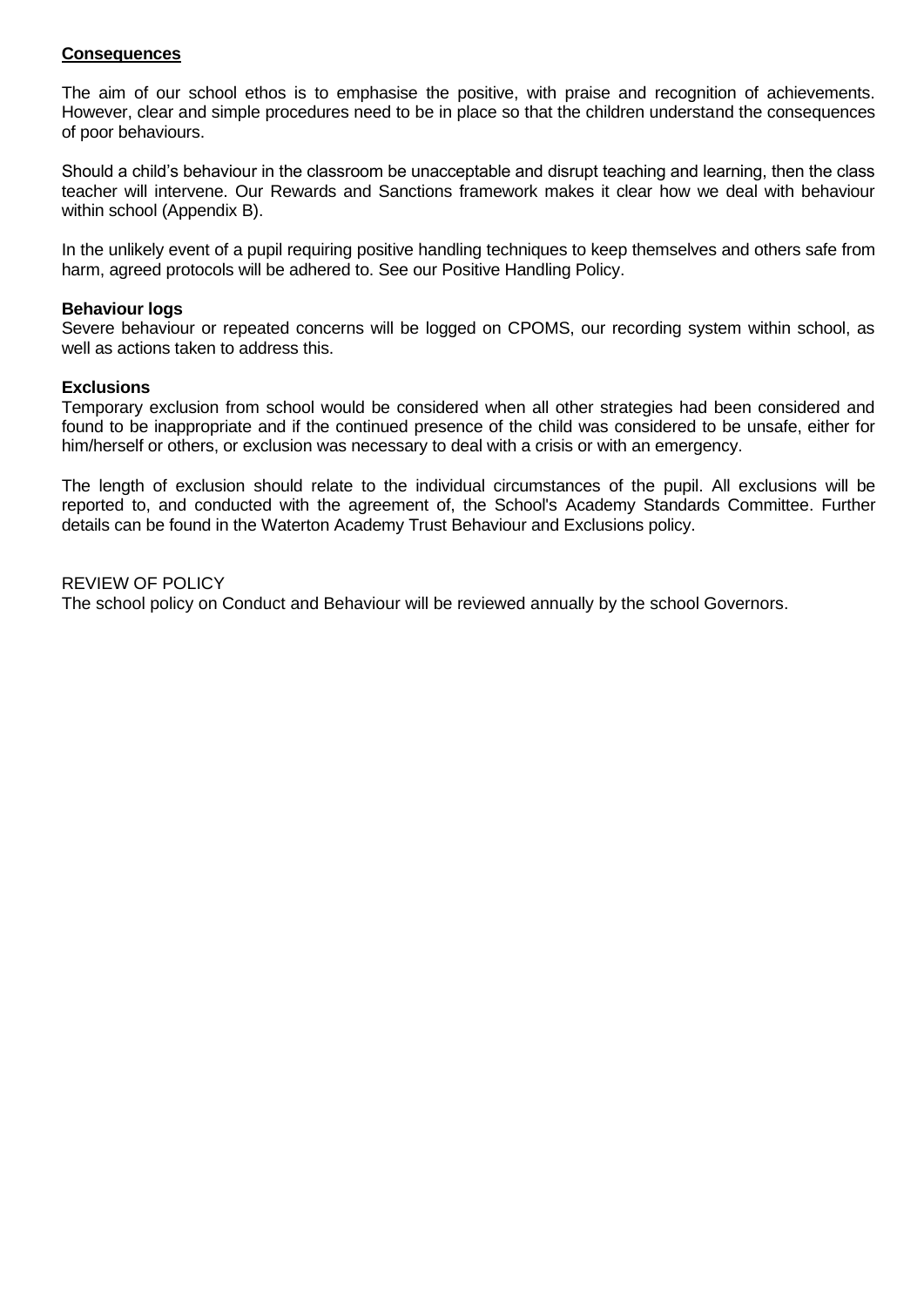# **Our approach to incidents of bullying - Also see the anti-bullying policy**

#### Definitions of bullying

'Bullying is longstanding violence, physical or psychological, conducted by an individual or a group against an individual who is not able to defend himself in the actual situation.' (Roland and Munthe 1993)

'Bullying happens when one person or a group tries to upset another person by saying nasty or hurtful things again and again. Sometimes bullies hit or kick people or force them to hand over money; sometimes they tease them again and again. The person who is being bullied finds it difficult to stop this happening and is worried that it will happen again. It may not be bullying when two people of roughly the same strength have a fight or disagreement.' (Mellor 1997)

In line with discrimination laws, any incidents of name calling which are targeted at a child because of race, gender or sexuality will be recorded following LA guidelines.

It is the responsibility of everyone to prevent it happening and with this in mind we have laid down the following guide lines. We will react firmly and promptly where bullying is identified. There are a range of sanctions available to the staff depending on the perceived seriousness of the situation.

Some of these would include:-

- discussions with parents and children.
- withdrawal of favoured activities.
- referral to the Headteacher.
- exclusion from school during lunch time.
- exclusion from school.

Incidents of bullying will be managed swiftly and taken seriously. Our first responsibility is to ensure the victim feels happier and safe in school.

The school will:-

- support children who are being bullied.
- help bullies to change their behaviour.
- take bullying seriously and find out the facts of any incident.
- meet those concerned individually.
- use peer group pressure to actively discourage bullying.
- break up bully groups where it seems necessary.
- involve parents at an early stage.
- help children to develop positive strategies and assertion.
- be equally concerned about bullying to and from school.
- record incidents of bullying in a consistent way that allows for monitoring of behaviour.
- discuss and involve children in agreed class and school rules and behaviour.

#### WHAT TO DO ABOUT BULLYING

It is everyone's responsibility to prevent bullying, here are some things you could do:-

Teachers:

- create a positive ethos and expectation of good behaviour from all.
- talk to children about behaviour.
- take notice of all that takes place outside the classroom as well as in it.
- show an interest in all the children (even those who try to remain invisible).
- watch for early signs of distress in pupils.
- do not allow children to enjoy being curious onlookers of other children's difficulties.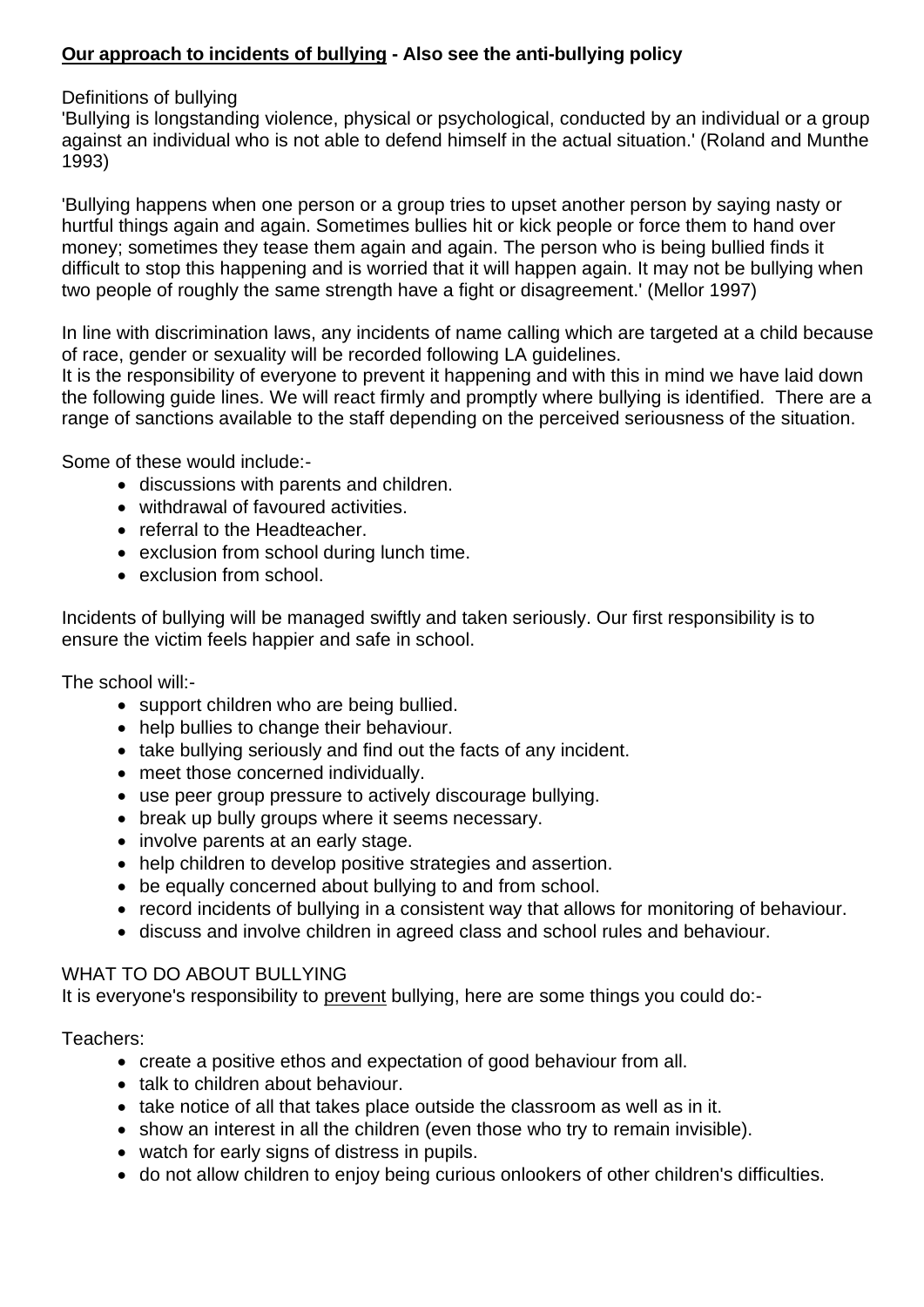- vary the ways in which children are grouped, so that they can understand consistent patterns of collaboration.
- make all children work together in pairs or groups. Use them to teach each other to learn.
- be fair and be seen to be so.
- insist on children telling the truth. Make sure that all facts are checked.
- promote positive praise for good behaviour.
- have a very clear classroom routine. Use the children to help manage the classroom.
- listen carefully and record all incidents.

## Parents:

- It is always a good idea to take an active interest in your child's social life and chat about friends and their activities in and out of school. Make sure you keep up to date with your child's friendships; you may become aware of disagreements or difficulties they are experiencing.
- Watch for signs of distress in your child. There could be an unwillingness to attend school: illnesses such as headaches and stomach aches. Toys or equipment may go missing and your child may request extra pocket money. There are many reasons why your child may be unsettled at school, bullying is always a possibility.
- If you think that your child is being bullied, inform the school immediately and ask for a meeting with the class teacher or phase leader who will deal with the incident, alternatively, you could contact the headteacher.
- Remember dealing with bullying is everyone's responsibility. Allow the school time to investigate the problem; all reports will be investigated urgently.

# Children:

If you are being bullied:-

- tell a responsible adult.
- try not to show that you are upset this is difficult.
- walk with confidence even if you don't feel that way inside.
- try being assertive.
- say no to the bully.
- $\bullet$  if you are different in any way, be proud of it it's good to be an individual.

You can help stop bullying:-

- don't stand by and watch find help.
- show that you and your friends disapprove.
- give sympathy and support to children who may be being bullied.
- be careful about teasing or making personal remarks imagine how you might feel.

If you know of serious bullying, tell a trusted adult. It's not telling tales, the victim may be too scared or lonely to tell.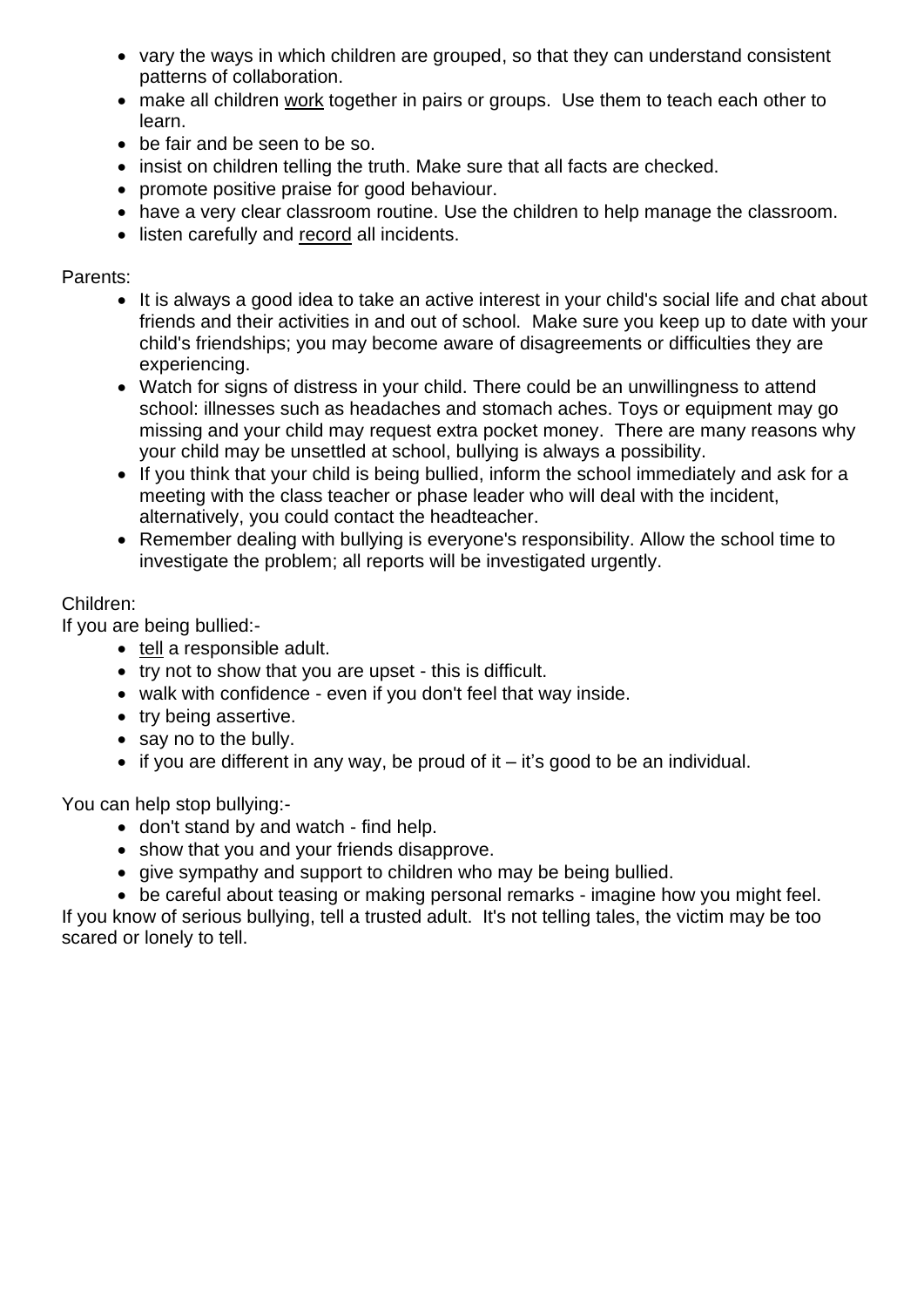# **APPENDIX A**

# **Home School Agreement (revised April 2022)**

At Cherry Tree Academy, our revised home/school agreement follows a rights and responsibilities framework. The aim of the agreement is for all members of the school community to understand their rights and associated responsibilities. We know that children make the best progress when home and school work in partnership and that successful learning takes place when all members of the school community feel safe, valued and respected.

#### **Children have the right to…**

- Feel safe
- Be treated fairly and with respect
- Learn
- Be happy
- Be listened to

#### **Children have a responsibility to…**

- Behave in a way that no one else is worried or frightened by their words or actions
- Treat themselves, others and property with respect and care
- Behave in a way that does not stop others from learning or teachers from teaching
- Learn from their mistakes
- Listen and not interrupt when others are speaking
- Be their best and do their best

### **Staff have the right to…**

- Be treated with respect
- Do their job to the best of their ability
- Be safe
- Feel valued

# **Staff have a responsibility to…**

- Treat others with respect
- Motivate pupils to learn and progress well
- Take account of individual and additional needs
- Act in accordance with school and TRUST policies and procedures
- Act in a professional manner at all times

# **Parents and carers have the right to…**

- Be kept informed
- Expect the best for their children
- Be treated with respect

#### **Parents and carers have a responsibility to…**

- Engage and communicate with school
- Support the school ethos, values and staff
- Be respectful in all dealings with staff
- Comply with school policy and procedure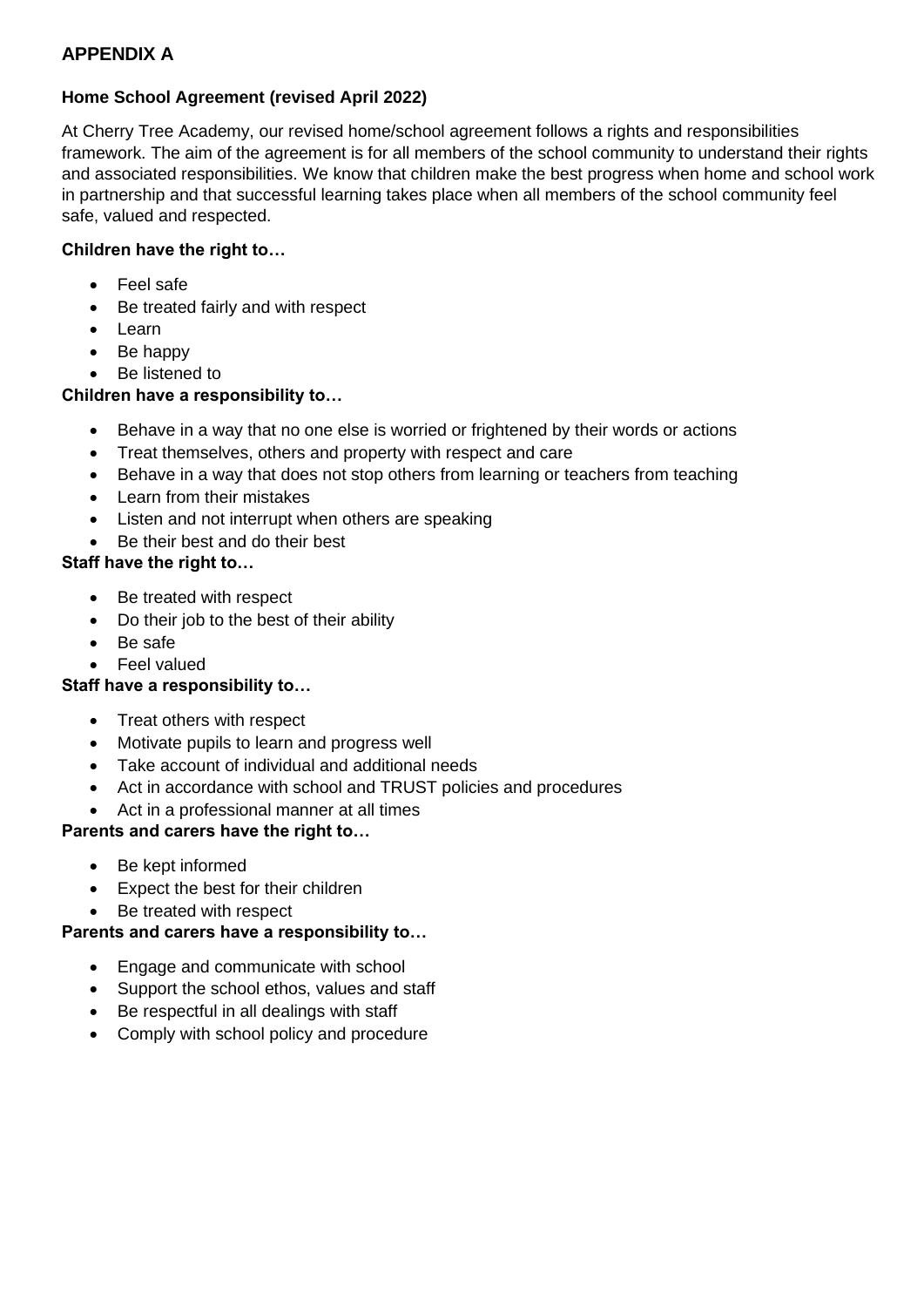# **APPENDIX B**

# **Rewards and Sanctions**

| Card Colour      |                                                                                                                                                                                               | <b>Behavioural Choices</b>                                                                                                                                                                                                                                                                    | Behavioural Impact & Actions                                                                                                                                                                                                                                                                                                                                                                                                                                                                               |  |
|------------------|-----------------------------------------------------------------------------------------------------------------------------------------------------------------------------------------------|-----------------------------------------------------------------------------------------------------------------------------------------------------------------------------------------------------------------------------------------------------------------------------------------------|------------------------------------------------------------------------------------------------------------------------------------------------------------------------------------------------------------------------------------------------------------------------------------------------------------------------------------------------------------------------------------------------------------------------------------------------------------------------------------------------------------|--|
| Good to be GREEN | "It's good to be<br>GREEN"<br>Children begin on<br>GREEN each day and<br>reset after afternoon<br>registration (KS1<br>morning playtime)                                                      | Following clear<br>$\bullet$<br>expectations of the<br>School Rules and the<br>Rights & Responsibilities<br>Framework                                                                                                                                                                         | <b>Main School:</b><br>$\bullet$<br>Reward Stickers (KS1 and Reception)<br>Proud Points (rewards and badges)<br>Sharing successes with other staff/children/home<br>Class points - 'Beads in the Jar' (to a whole class<br>reward) (From September 2022)<br><b>Celebration Assembly:</b><br>$\bullet$<br>"Star of the week"<br>Proud Point badge celebration<br><b>Half Termly:</b><br>٠<br>Children's Choice: "Star of the week" (From<br>September 2022)                                                 |  |
|                  | Stop and Think - Verbal reminder to make green choices and a STOP and THINK Card on the table (if                                                                                             |                                                                                                                                                                                                                                                                                               |                                                                                                                                                                                                                                                                                                                                                                                                                                                                                                            |  |
|                  | appropriate to that child)                                                                                                                                                                    |                                                                                                                                                                                                                                                                                               |                                                                                                                                                                                                                                                                                                                                                                                                                                                                                                            |  |
| $\sf W$ arning   | 1 <sup>st</sup> Amber<br>Issue an amber card<br>(portrait)<br>2 <sup>nd</sup> Amber<br>Turn amber card to<br>landscape                                                                        | Low level disruption<br>$\bullet$<br>Failure to comply with<br>$\bullet$<br>adult directions<br>Inappropriate behaviour<br>that stops learning<br>Name calling<br>$\bullet$<br>Play fighting<br>$\bullet$<br>Hurting others (refusing<br>to apologise)<br>Damaging resources<br>$\bullet$     | <b>Within Class Setting:</b><br>Time out<br>Move seats<br>$\bullet$<br>Reminders<br>$\bullet$<br>Teacher uses '3 steps to positive behaviour<br>$\bullet$<br>management' structure<br>Warning of red card and consequences (2 <sup>nd</sup> Amber)<br>٠<br>Missed playtime minutes to make up for loss of<br>٠<br>learning time                                                                                                                                                                            |  |
| Consequence      | <b>RED Card</b><br><b>Behaviour logged by</b><br><b>Class Teacher at the</b><br>end of the day on<br><b>CPOMS</b>                                                                             | Continued failure to<br>$\bullet$<br>comply with adult<br>directions<br>Defiant behaviour and<br>$\bullet$<br>refusal<br>Leaving without<br>$\bullet$<br>permission<br>Inappropriate language<br>٠<br>Fighting<br>$\bullet$<br>Aggressive swearing<br>Aggressive behaviour<br><b>Bullying</b> | Missed playtime/lunchtime<br>$\bullet$<br>(owed during morning playtime or the following<br>$\bullet$<br>morning playtime if RED Card received during the<br>afternoon)<br>Child to complete 'Repair and Rebuild Sheet' with<br>٠<br>teacher<br>On the day text/Dojo message home to parents -<br>٠<br>request to meet class teacher at the end of the day<br>Teacher shares 'Repair and Rebuild Sheet' with<br>$\bullet$<br>parent<br>Parent made aware that the behaviour will be<br>$\bullet$<br>logged |  |
|                  | Continued red cards<br>(escalation)<br><b>Behaviour logged by</b><br><b>Class Teacher</b><br>and/or Pastoral<br>Team at the end of<br>the day on CPOMS<br>Continued red cards<br>(escalation) | (including Cyber<br>Bullying)<br>Stealing<br>$\bullet$<br>Racism<br>$\bullet$<br>Homophobia<br>Other equality incidents<br>$\bullet$<br>(Forms to be completed by<br>SLT)                                                                                                                     | If required sent to Assistant Head with work<br>$\bullet$<br>"Loss of Learning time"<br>$\bullet$<br>Text message home - parents to see Class teacher<br>٠<br>Text message home - parents to see Phase Leader<br>٠<br>or Assistant Headteacher and Class teacher<br>Meeting with Head Teacher, Deputy/Assistant Head<br>٠<br>teacher to discuss ongoing behaviour concerns and                                                                                                                             |  |